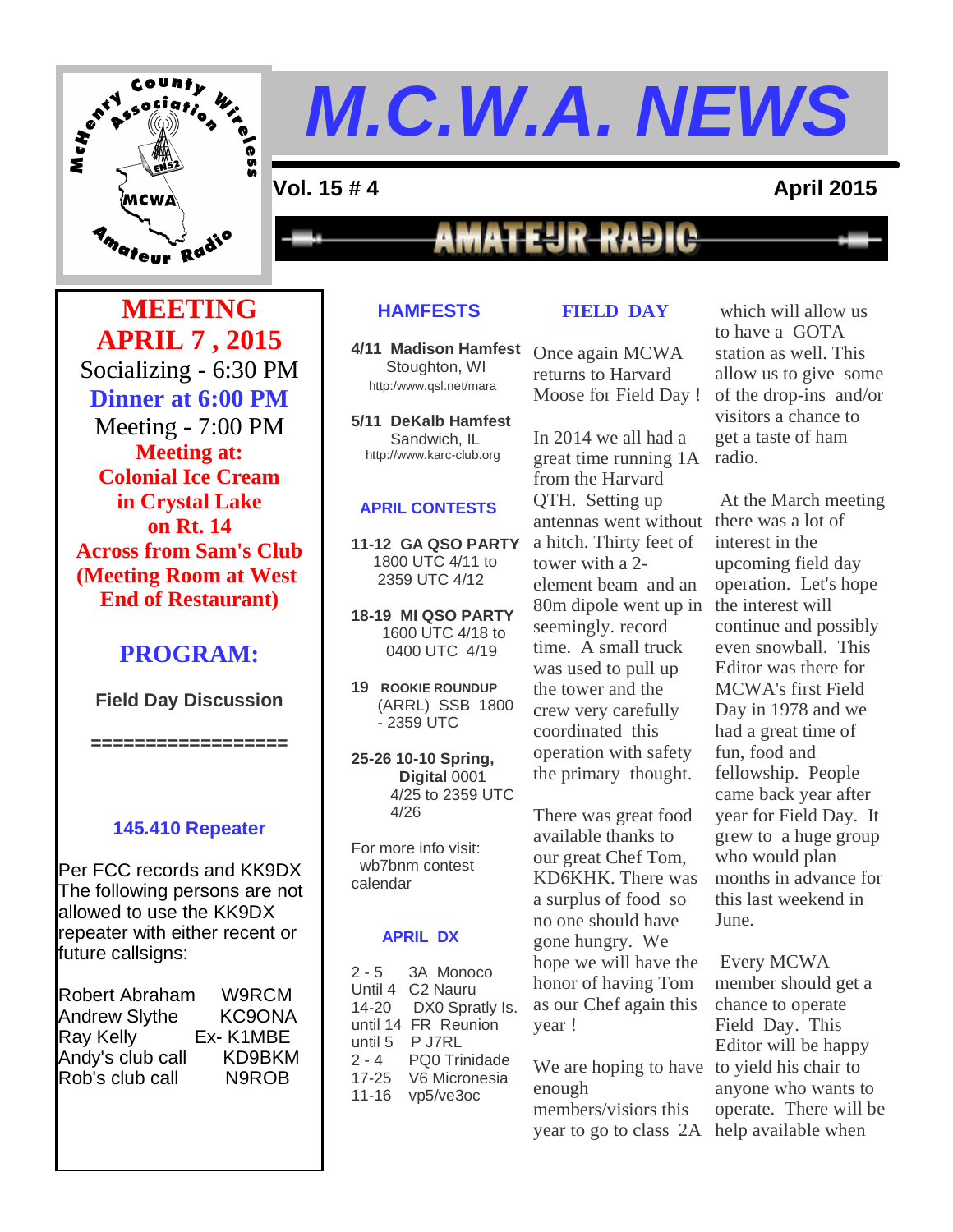#### **Officers & Staff**

| <b>Officers &amp; Staff</b>                         |
|-----------------------------------------------------|
|                                                     |
| President  Kent, K9KMD<br>kent.dulaney@gmail.com    |
| Vice Pres.  Dave, KA9OZP<br>coopernet@sbcglobal.net |
| Secretary  Roger, KF9D<br>kf9d@arrl.net             |
| Treasurer  Dave, N9ITE<br>dlcox2@gmail.com          |
| Programs  Jack, W9MU<br>jack@w9mu.net               |
| News Jerry, N9AVY<br>n9avy@arrl.net                 |
| Webmaster  Dave, NT9E<br>nt9e@comcast.net           |
|                                                     |

#### **VE TESTING**

U

7 PM on 3rd Tuesday of Month *(Sept. thru May)*

Woodstock Free Methodist Church 934 N. Seminary, Woodstock, IL

Cost is \$15 one time charge, no matter how many elements are taken. Must show original license and/or CSCE if upgrading. Valid photo ID needed (SS# or FRN#).

Call for appointment:

Steve, KB9OLD

847-477-3518

#### **FIELD DAY - Cont'd**

needed. The software we're using will be N1MM Logger. It is simple to operate all that need be done is enter a call sign and FD category (1A, 2A, 3A, etc.). It''s simple !

In the next couple months we'll be making more plans for Field Day, but at this time we already have the Moose Lodge site firmed up.

Even if you don't want to operate, there are picnic tables outside with plenty of shade trees. Come and have a picnic or just come to chat !

==========

MCWA was started in August 1978 after a very successful Field Day operation. Many local hams came together for a combined Field Day and Picnic. Family members were welcomed. It was a great success followed by many more through the 1990's. Everyone was in tents and it made for a great experience.

**STRAY** *You can see HUNDREDS of cats proudly displayed (here: www.universalradio.com/cats.html) with their owners rigs from all over the world! what's the connection so many of us have with radios and cats! (W8LV de eham)*

**STRAY A**fter placing a sell ad for one of my radios I remember being asked several times why I was selling it. Maybe I wasn't asking enough for what it was worth.

(KK7JS de )

Who remembers drinking at least one bottle of this as a teenager?





#### **Bencher Sold**

Vibroplex Purchases Bencher Amateur Radio Product Line: Bencher Inc has announced the sale of its Amateur Radio product line to Vibroplex LLC

http://www.vibroplex.com/ of Knoxville, Tennessee, owned by Scott Robbins, W4PA. "This sale ends Bencher's presence in the Amateur Radio field, thus allowing the principals, Jere Benedict, President, and Bob Locher, W9KNI, to move towards retirement," the announcement said. Product lines included in the sale include the Bencher BY series of iambic paddles as well as the ST series of single-lever paddles, the Bencher Hex Paddle, the N2DAN Mercury Paddle, and the Bencher RJ series hand keys. The sale also includes the HK-1 Universal Hook-up kit and the YA-1 Low Pass Filter. Vibroplex has agreed to honor the manufacturer's warranties and to provide parts and support, and it will continue offering Bencher products through existing marketing channels. Benedict and Locher expressed "gratitude to the Amateur Radio community for its interest and support since the sale of the first Bencher Amateur Radio products in the early 1970s."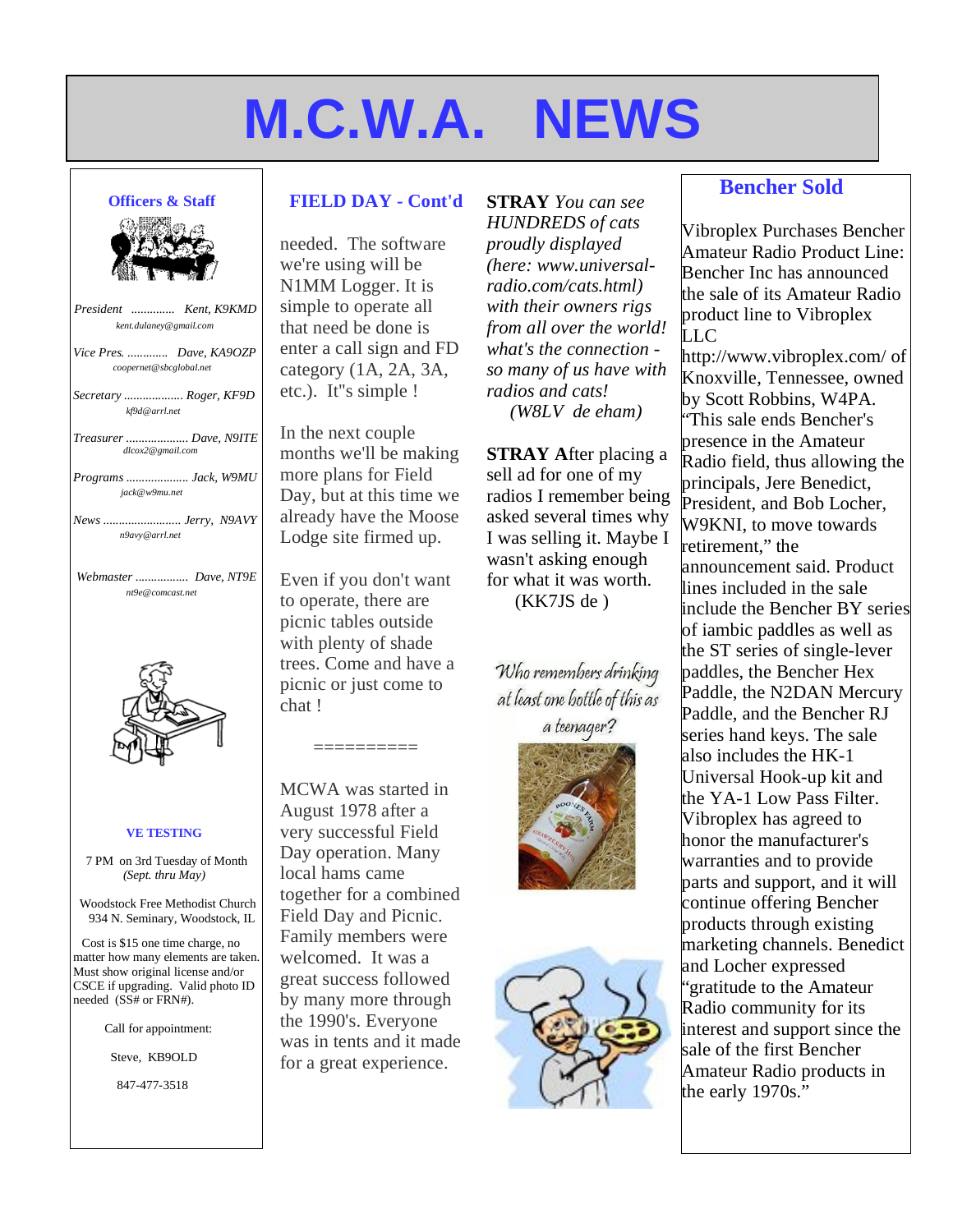

#### **A Little of This'n'That**

#### **FROM THE EDITOR"S DESK**

#### **ARRL IL SECTION**

. In this week's ARRL Letter, we hear that the FCC Field Enforcement Bureau is intending on closing two thirds of its field offices and cutting half of its field agents. It's really bad enough that enforcement is next to nil in the Amateur bands. A true cynic would offer the opinion that we're really not losing anything as there is very little enforcement going on. If there was something truly egregious occurring, we had at least an outside chance of getting it rectified. Now, I honestly do not know what recourse that we'd have.

Which brings up a popular misconception which occupies a good deal of my admin time. The Official Observer program is the FCC's Amateur Auxiliary. The League administers it for the FCC. Our OOs put in

.countless hours of monitoring. However, their only recourse is the of monitoring. However, their only recourse is the once-dreaded "yellow card", which is mailed to the alleged violator. The theory was that the wayward soul would respond to this display of peer pressure. Yellow cards carry no weight of official sanction, nor is any notice given to the FCC. It's just a gentle nudge back onto the straight and narrow path. Once upon a time, to receive the yellow card was a major calamity in a ham's existence, and cause to rectify the offending behavior immediately, if not sooner. Now, these cards have very little meaning, and are quite liable to be thoroughly ignored. We still have our over-modulated and overdriven potty mouthed "free 'mericuns" on HF, the kerchunkers and iammers on the repeaters, the slobs in the weak signal and DX window portions of the bands, and deliberate

interference everywhere. And now, we really have no recourse. Not only is the FCC pulling in its horns, but the League is not nor ever has been the Radio Police. We have have no greater standing than an individual ham. We only have a central collection point for our complaints, which get forwarded to DC in bulk. And lately, those pretty much sit on the corner of a desk somewhere in the bowels of the FCC.

Which all seems pretty bleak when described. And, it is fairly bleak. People are people, and there is a certain type of which there is a certain percentage in our population that is going to flaunt the Rules, do what they please, and thumb their collective noses at anyone who complains. This is not a new phenomenon, either. There will be a chorus who blames the bad behavior on relaxed licensing standards, or no-code operators or (insert your pet gripe here). I am here to tell you that, as a puppy shortwave and VHF/UHF listener in my teens, I heard the same grade of slob operating then as now. Only now, it's not funny.

#### de Tom, KB9QPG, ARRL SM

**STRAY** Used to be I selected a crystal for an open frequency and called cq. There was then a pause while the guy at the other end looked through his crystals so he could answer me. Today we rarely use crystals but there is still the pause. The guy at the other end is reading about me on eHam or QRZ to see if he wants to talk to me!

#### *K7NSW de eham*

**STRAY** Contacts = Time + Effort + Money (ie, equipment, antenna, QTH, etc). All parameters must be non- zero or you can't expect contacts.

*AD7DB de eHam*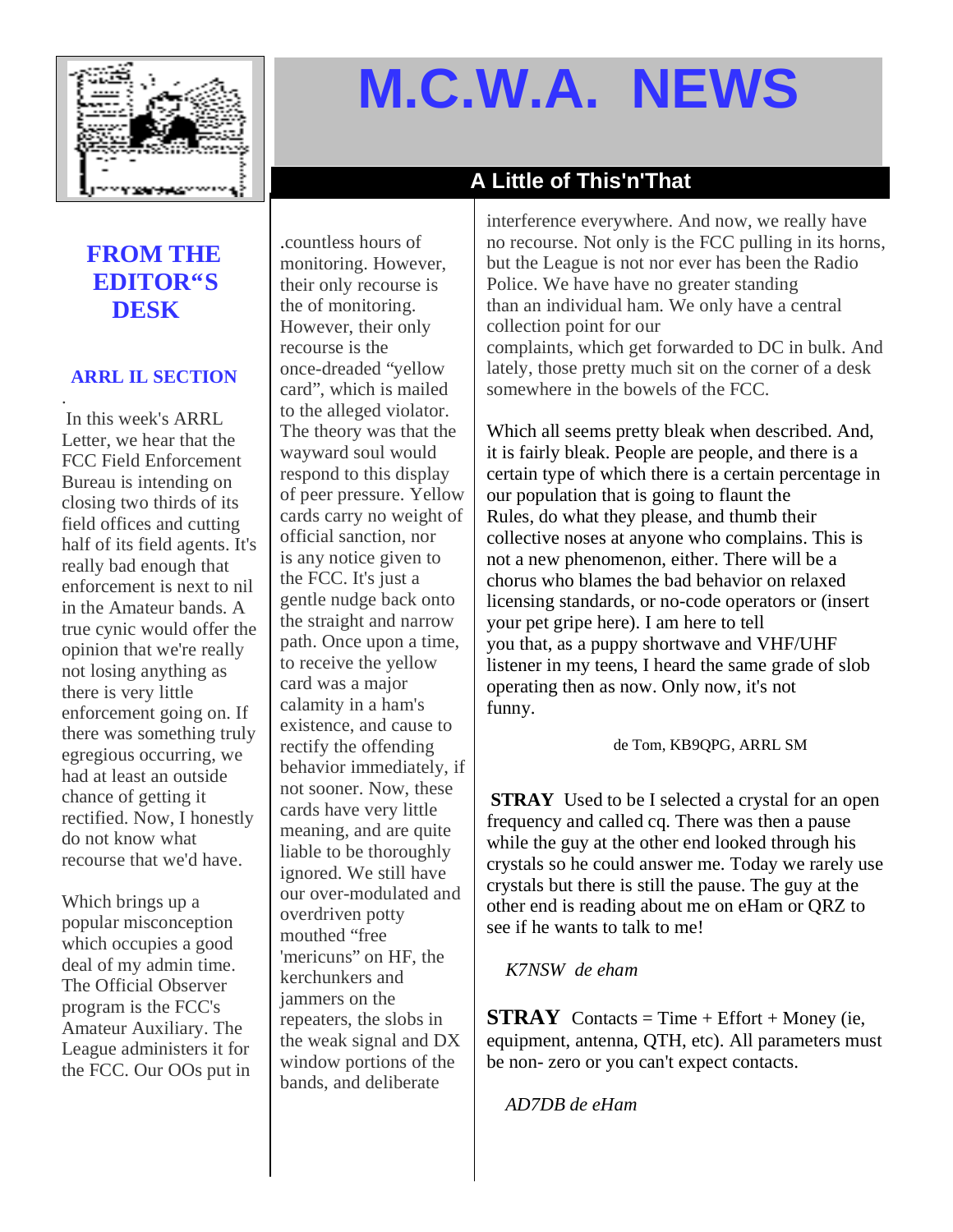

### **DXUpdate**

de Jim , N7US Guest Editor

I enjoyed making a short presentation on awards and QSLing to the class at McHenry County College that Jack, W9MU, organized. Roger, KF9D, gave a very nice talk on DXing. Roger, Jack, Cornel KK9DX, and I are all on the Top of the DXCC Honor Roll, meaning we have all 340 current entities confirmed, and John N9DJ and Jerry N9AVY are also on the Honor Roll, so you have lots of DXing experience to draw on in MCWA.

The E30FB DXpedition to Eritrea was the most exciting DX happening in March. Eritrea is in the Horn of Africa, 7200 miles from here, and has no resident hams. One of the operators was a longtime friend of mine, Tom, NQ7R, whom I've known since I was a teenager in Iowa.

They made over 62K QSOs, includinng 16K with North America. I called and worked them only on bands where I needed them, 80, 40, 30, 17, and 15, all CW; Inever heard them on 160. The pileups were horrible, which seems to be the norm these days. DXpeditions usually listen above, or sometimes below, their frequency.

Much has been written about "DQRM," meaning deliberate QRM, which makes the pileups on popular DXpeditions much more challenging and frustrating.Listen carefully to what the DXpedition operator says and use your band scope, such as the Elecraft P3, and subreceiver if you have them. The size of the pileups made it very difficult to find the stations being worked and to discern a pattern to find where the DXpedition operator was listening. Don't call if you can't hear the DXpedition and don't bother on a large CW pileup if you need a code reader. I usually wait to call DXpeditions until they are working other Midwest stations.

Club Log has propagation suggestions based on predictions from VOACAP and, more interesting to me, based on actual QSOs with the DX station. For propagation from CQ Zone 4 in the US to E30FB, check out https://secure.clublog.org/charts/?c=E30FB#r. Also click on the Geo Propagation Map link for more propagation information.

I'm looking forward to a relatively small DXpedition to Trindade, PQ0T, which is east of Brazil in the South Atlantic, as I need it for RTTY (now called Digital) DXCC as well as the WARC bands (30, 17, and 12M), 80, and 160, with RTTY being most important to me. They will be active April 2-4.

I subscribe to both The Daily DX and The Weekly DX by W3UR. His website, http://www.dailydx.com/, has a list of current DX operations.

The 66th International DX Convention in Visalia, CA will be April 17-19. The convention moved a couple of years ago to a larger venue, and it now draws about 800 DXers and contesters from all over the world, though most are from the West Coast.

James Brooks, 9V1YC, is an American videographer who lives in Singapore. He has been on many DXpeditions and has made professional videos of those operations. They have been available for purchase on DVDs, but he has now uploaded them to Vimeo for free viewing. Check them out at James Brooks, 9V1YC's Videos on Vimeo.

So turn on your radio and have fun working DX!

73, Jim N7US